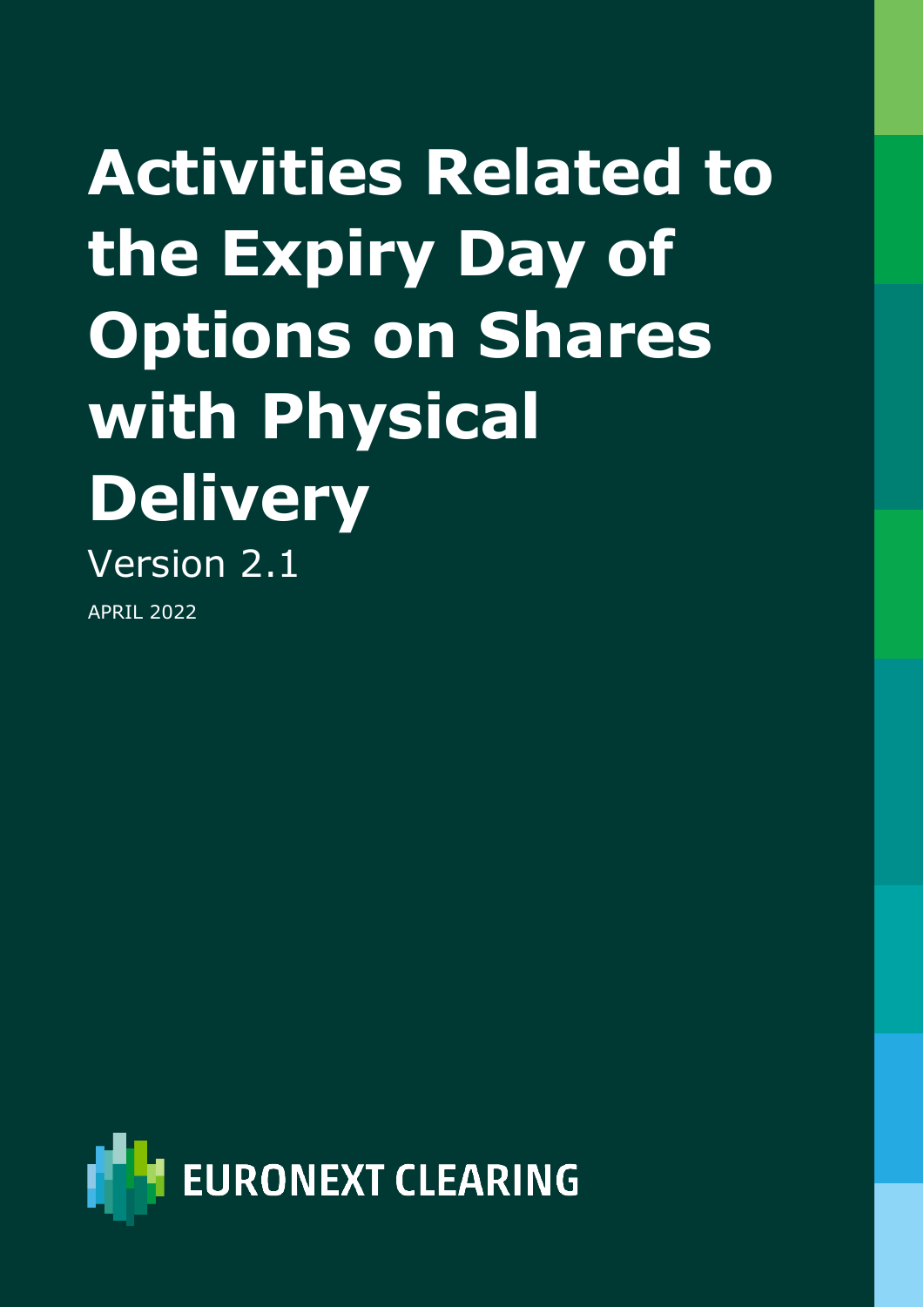

# **Table of contents**

| 3. OPERATION IN CASE OF MALFUNCTION OF THE TECHNOLOGICAL INFRASTRUCTURE |  |
|-------------------------------------------------------------------------|--|
|                                                                         |  |
|                                                                         |  |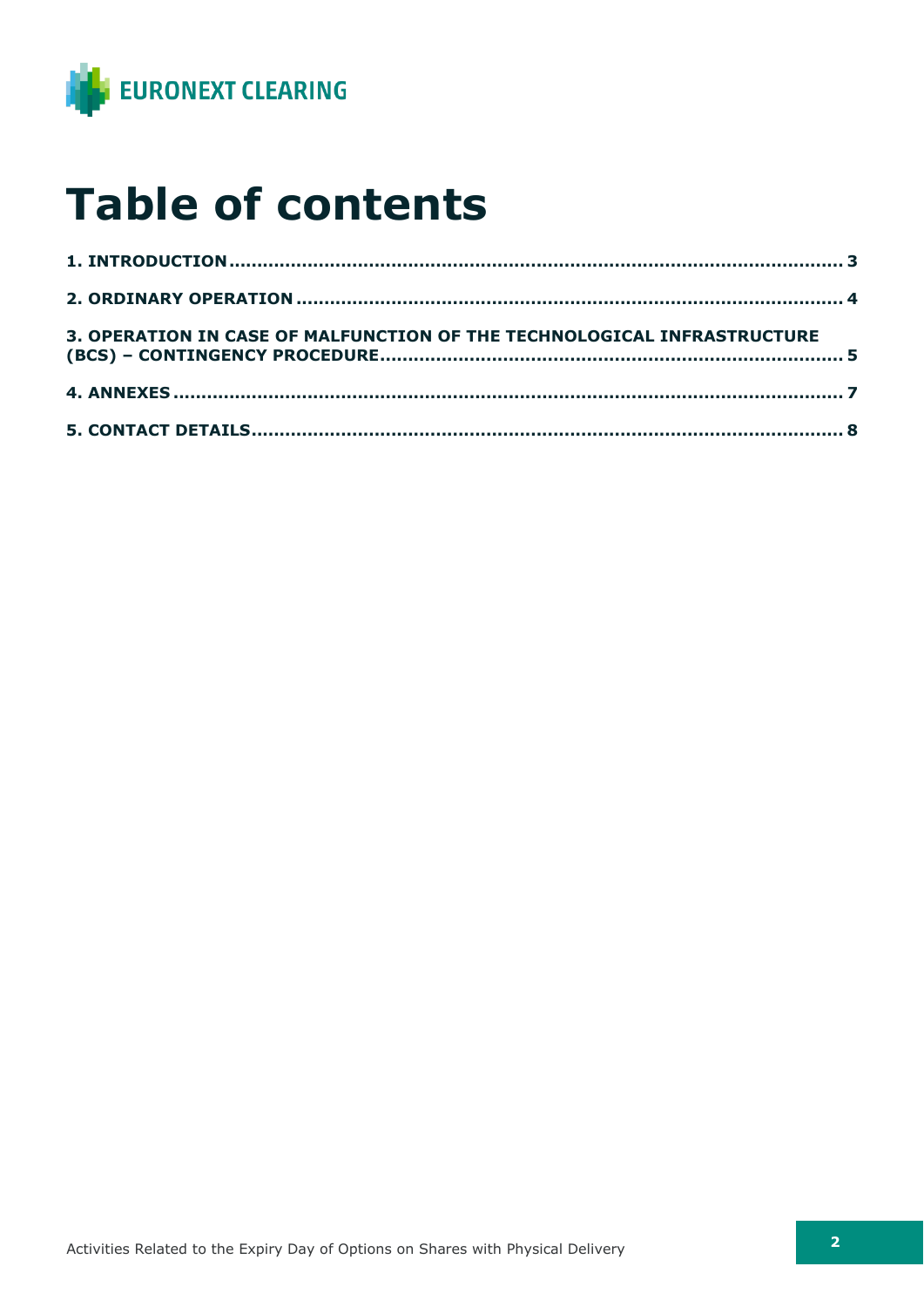

# <span id="page-2-0"></span>**1.Introduction**

Activities related to the expiry day of options on shares are disciplined by Article B.6.1.2 of the [Instructions](https://www.euronext.com/en/post-trade/euronext-clearing/rules-and-regulations) and by [Annexes](https://www.euronext.com/en/post-trade/euronext-clearing/rules-and-regulations) B.611, letter B) and B.612, while information regarding clearing reports provided by Euronext Clearing on this day (Reports MX01 and MX04) are indicated in the Technical [Manual.](https://www.euronext.com/en/post-trade/euronext-clearing/operations)

Given the importance of these activities, it is necessary to provide with this document, a handbook of all the tasks that will be undertaken. This covers scenarios under ordinary operations and in case of emergencies, where Euronext Clearing experiences a malfunction of its Technological Infrastructure (BCS). Please use in case of necessity, the contact details provided in this document.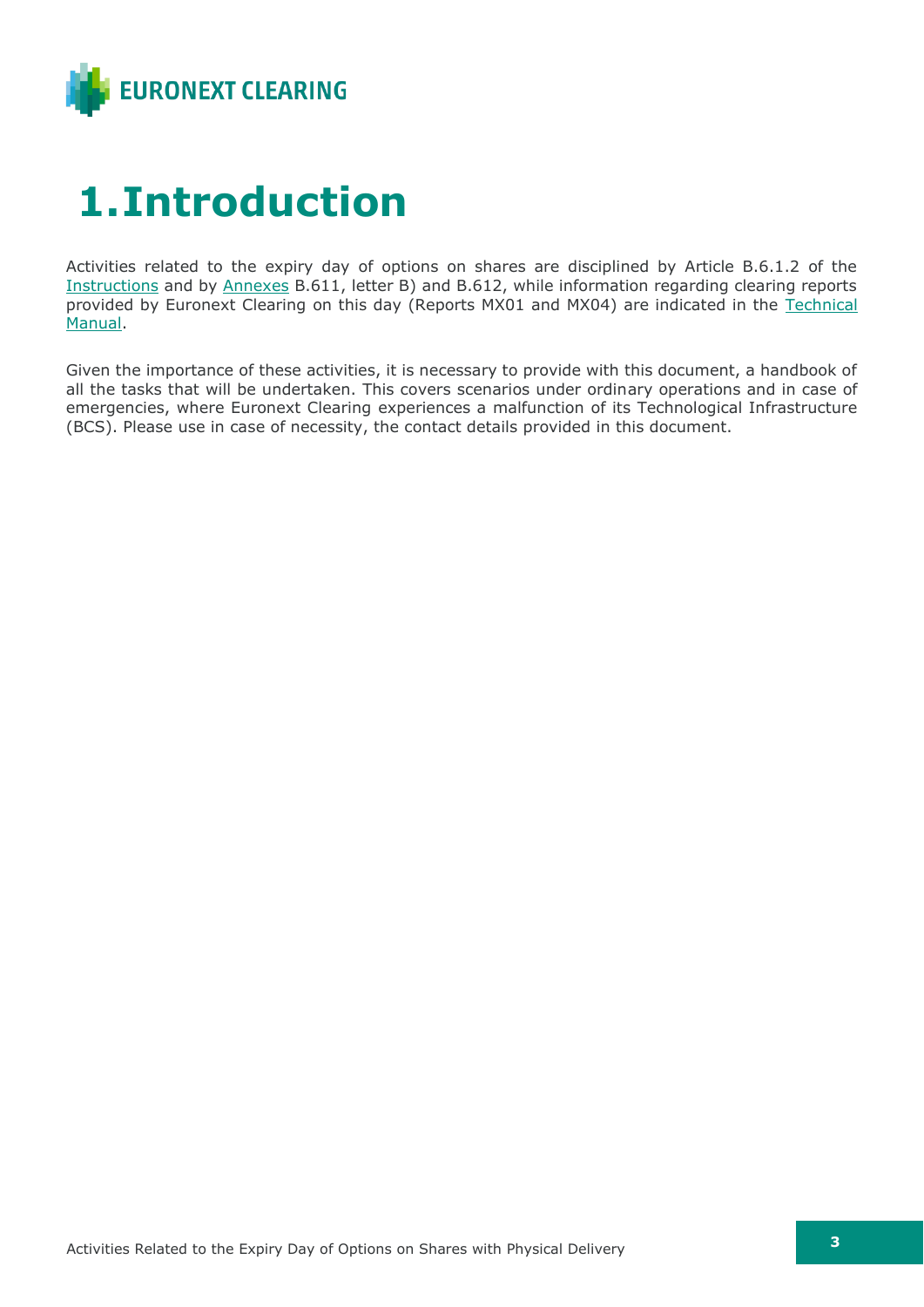

# <span id="page-3-0"></span>**2.Ordinary Operation**

At the end of the last trading day of options on shares (the day before the expiry day), Euronext Clearing produces and makes available to Members, through the Technological Infrastructure (BCS and ICWS), the Report **MX01** containing the proposals for the automatic exercise of positions considered "In-the-Money" and for the non-exercise of positions considered "Out-of-the-Money" and "At-the-Money".

The exercise and non-exercise proposals are performed by Euronext Clearing for each Member on the basis of the difference between the strike prices for the options series (for which long positions are open) and the reference prices of the respective underlying.

In the case where a Member intends to accept all exercised and non-exercised proposals indicated by Euronext Clearing, it does not need to perform any operations on the expiry day.

On the contrary, if a Member intends to make choices different from those proposed by Euronext Clearing, detailed in the Report MX01, it must express this through the BCS, no later than 08:15 CET of the expiry day, with requests for "**Exercise by exception**" **1** (so-called Ex by Ex) following the instructions indicated below:

- in order not to exercise all or part of the option positions indicated in column "Automatic Exercise" of Report MX01, the Member will indicate with the number zero (for a total abandonment) or the desired number of positions that are to be exercised.
- In order to exercise option positions indicated in column "Not-Auto Exercise" of Report MX01 (in absence of a different instruction by the Member these would be automatically abandoned), the Member must indicate the number of those they wish to exercise.

Note that the last exercise by exception request sent supersedes any request previously sent for the same option series and account.

The technical information on using the "Exercise by exception" can be found in the [BCS Manual.](https://www.borsaitaliana.it/borsaitaliana/gestione-mercati/bcs-bitclearingstation/bcs.htm) Technical assistance for the BCS is also available by phone on +39 02 45411399 and 0080026772000 and by e-mail [Client-Support@euronext.com.](mailto:Client-Support@euronext.com)

After the period allowed for submission of requests for "Exercise by exception" has elapsed, namely after 08:15 CET, Euronext Clearing shall exercise the corresponding option rights of the Members with long positions and randomly assign these to the Members with short positions, providing the interested Members with the information about the exercises and assignments on the BCS.

After the assignment phase, Euronext Clearing produces and makes available to Members through the Technological Infrastructure (BCS and ICWS), the Report **MX04** containing the assigned option positions, with evidence (indicated by an asterisk in the last column) of the series that have been subject to "Exercise by exception".

 $1$  According to Article B.6.1.2 paragraph 2 of the Instructions, the exercise by exception is allowed only for options that provides the physical delivery of the underlying.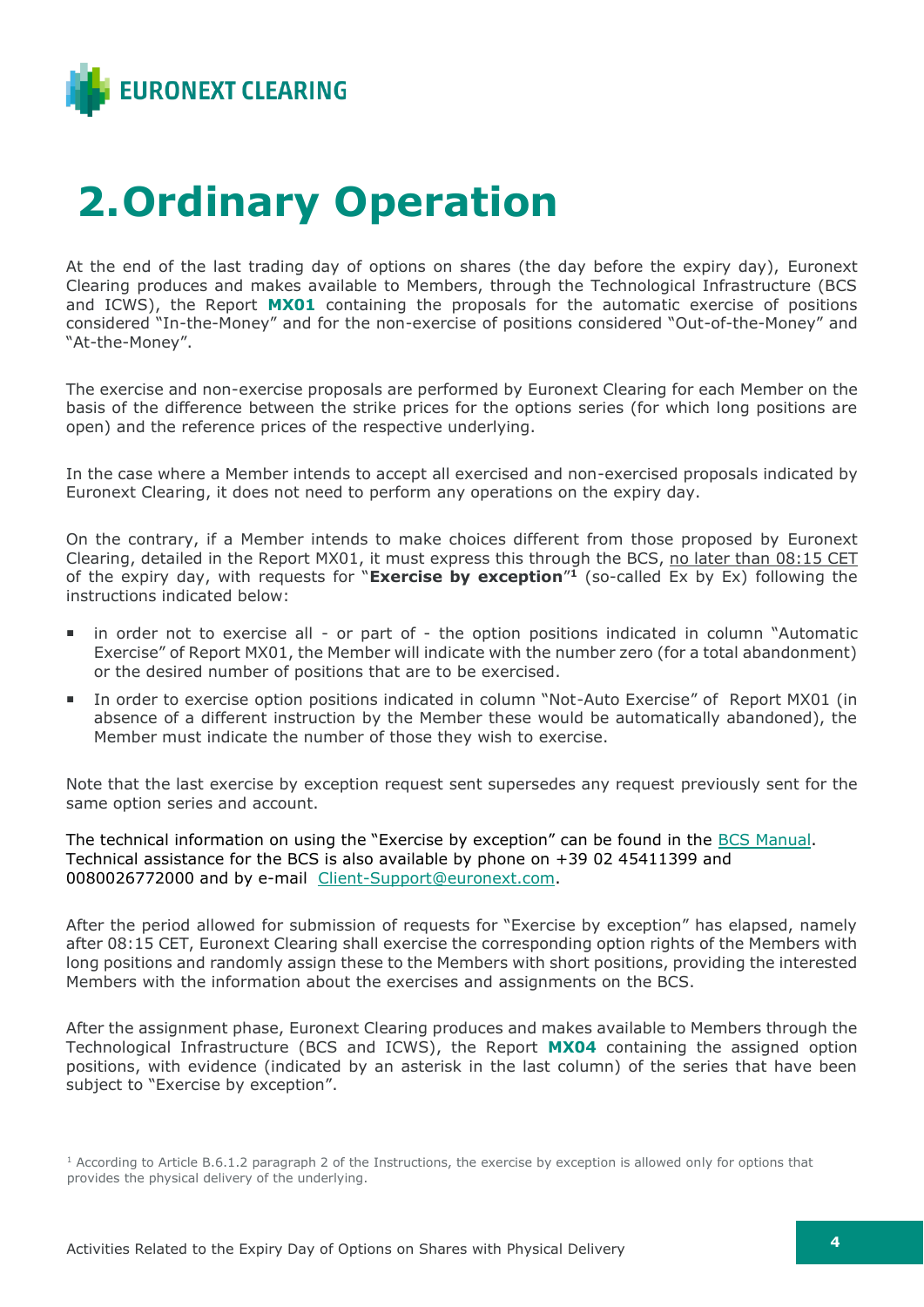

# <span id="page-4-0"></span>**3. Operation in Case of Malfunction of the Technological Infrastructure (BCS) – Contingency Procedure**

In case of malfunction of the Technological Infrastructure (BCS), the expiry day activities on options on shares will be carried out by the Members according to the below:

### **Reports MX01 and MX04**

In the case where the Reports MX01 and MX04 are not available on the BCS either due to technical problems or otherwise, they can be downloaded from the ICWS. For this purpose it is recommended that Members check periodically the appropriate operation of this application and the expiration of the authorized users. For information about this, please contact Euronext Clearing by phone on +39 0632395210 or by e-mail [ccp-techsupport@euronext.com.](mailto:ccp-techsupport@euronext.com)

In extreme cases, the above mentioned Reports may be requested from Euronext Clearing via e-mail at [ccp-operations@euronext.com,](mailto:ccp-operations@euronext.com) provided that the request is sent by the Contractual Representative or by the personnel delegated to exercise, in non-electronic form, the management powers set forth in Article B.1.1.1, paragraph 1), letter h) of the [Instructions.](https://www.euronext.com/en/post-trade/euronext-clearing/rules-and-regulations) For this purpose, it is recommended to always keep up to date the names of the personnel delegated to exercise management powers. For information about this, please contact Euronext Clearing by phone on +39 0272426627 or by e-mail [ccp-membership@euronext.com.](mailto:ccp-membership@euronext.com)

### **Exercise by exception or its revocation**

In case of malfunction of the BCS, the "Exercise by exception" or its possible revocation may be requested in writing to Euronext Clearing via ICWS (Upload function) or, in case of malfunction of it, via fax on +39 06 32395241, as soon as possible, and no later than 08:15 CET, using the appropriate form **[RD010](#page-6-0)** provided in **[Annex 1](#page-6-0)**, also available in editable version on the website of Euronext Clearing at section "[Operations-Forms](https://www.euronext.com/en/post-trade/euronext-clearing/operations)".

To be valid, the form must include the company's stamp and the signature of the Contractual Representative or of the personnel delegated to exercise, in non-electronic form, the management powers, set forth in Article B.1.1.1, paragraph 1), letter h) of the [Instructions](https://www.euronext.com/en/post-trade/euronext-clearing/rules-and-regulations) (for Clearing Members) and in Article B.1.1.2, paragraph 1), letter d) of the [Instructions](https://www.euronext.com/en/post-trade/euronext-clearing/rules-and-regulations) (for Trading Clients). For this purpose, it is recommended to always keep up to date the names of the personnel delegated to exercise management powers. For information about this, please contact Euronext Clearing by phone on +39 0272426627 or by e-mail [ccp-membership@euronext.com.](mailto:ccp-membership@euronext.com)

Euronext Clearing will not accept any request sent via ICWS or fax signed by non authorized people.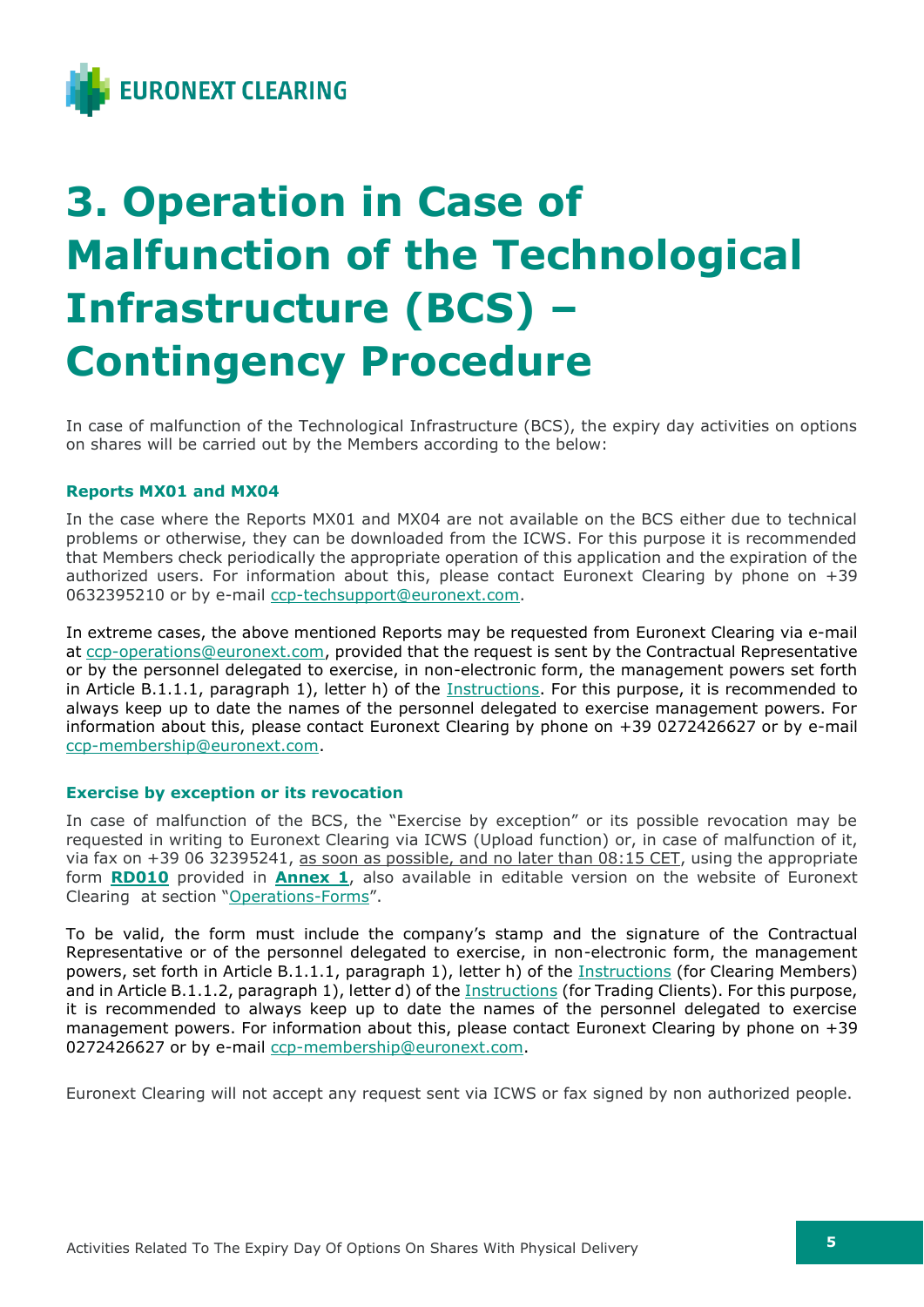

### **Communications**

In case of malfunction of the Technological Infrastructure (BCS / ICWS), Euronext Clearing may inform Members via e-mail using the contact details provided by the Members through the [Member-Portal.](https://memberportal.borsaitaliana.it/login) For this purpose, it is recommended to always keep up to date the names of the referents entitled to receive the communications from Euronext Clearing. This can be done through the portal mentioned above. For information about this, please contact Euronext Clearing by phone on +39 0272426627 or by e-mail at [ccp-membership@euronext.com.](mailto:ccp-membership@euronext.com)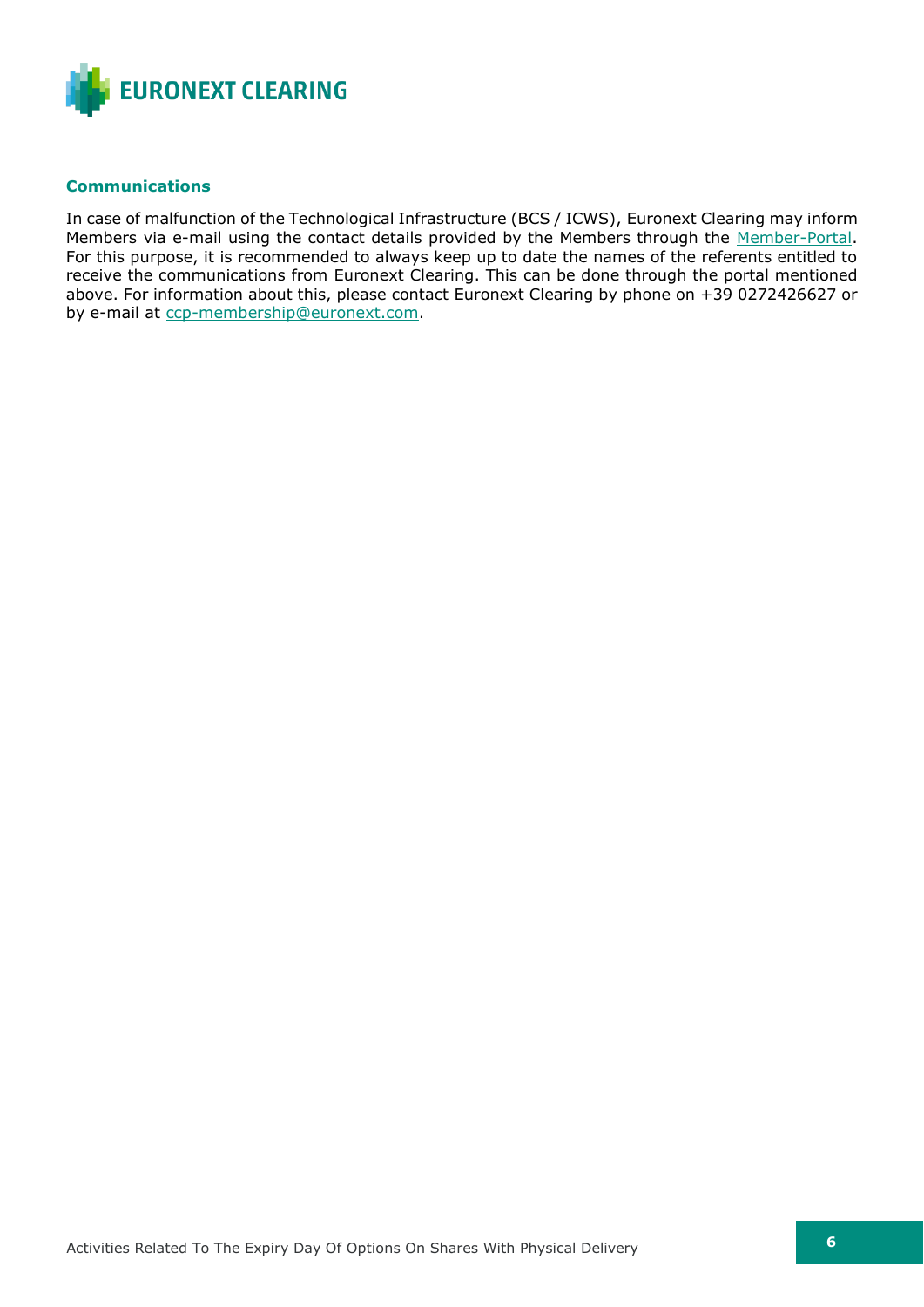

### **4.Annexes**

### **ANNEX 1 RD010 – EXERCISE BY EXCEPTION REQUEST**

<span id="page-6-0"></span>

| As of date:                                                                                                                                                                                       |                       |                                                                 |            | Seq. N.       |        |                          | <b>EURONEXT CLEARING</b>                                                                                                                                                                                                                                                                                                                                                                |
|---------------------------------------------------------------------------------------------------------------------------------------------------------------------------------------------------|-----------------------|-----------------------------------------------------------------|------------|---------------|--------|--------------------------|-----------------------------------------------------------------------------------------------------------------------------------------------------------------------------------------------------------------------------------------------------------------------------------------------------------------------------------------------------------------------------------------|
| Member:                                                                                                                                                                                           |                       |                                                                 |            |               |        |                          |                                                                                                                                                                                                                                                                                                                                                                                         |
| Member's code:                                                                                                                                                                                    |                       |                                                                 |            |               |        |                          |                                                                                                                                                                                                                                                                                                                                                                                         |
| Mnemonic code:                                                                                                                                                                                    |                       |                                                                 |            |               |        |                          | Phone: +39 06 32395 303                                                                                                                                                                                                                                                                                                                                                                 |
| Contact:                                                                                                                                                                                          |                       |                                                                 |            |               |        |                          |                                                                                                                                                                                                                                                                                                                                                                                         |
| Phone:                                                                                                                                                                                            |                       |                                                                 |            |               |        |                          | Fax: +39 06 32395 241                                                                                                                                                                                                                                                                                                                                                                   |
| E-mail:                                                                                                                                                                                           |                       |                                                                 |            |               |        |                          |                                                                                                                                                                                                                                                                                                                                                                                         |
| the number zero or the number of lots you intend to effectively exercise.<br>request are abandoned), you must indicate the number of lots you intend to exercise.<br>sent to the clearing system. |                       | Indicate the number of lots you intend to effectively exercise. |            |               |        |                          | Where you do not wish to exercise options indicated in Report MX01 at the column «Automatic Exercise», you must indicate<br>Where you wish to exercise options indicated in Report MX01 at the column «Non Automatic Exercise» (that without an express<br>The Exercise Request indicated in this form cancels and replaces any previous exercise, referred to the same series/account, |
|                                                                                                                                                                                                   | <b>Account</b>        |                                                                 |            | <b>SERIES</b> |        |                          |                                                                                                                                                                                                                                                                                                                                                                                         |
| <b>Exercise</b>                                                                                                                                                                                   | <b>House / Client</b> | <b>Subaccount</b>                                               | Call / Put | Symbol        | Expiry | <b>Exercise</b><br>price | <b>Positions Number</b>                                                                                                                                                                                                                                                                                                                                                                 |
| Exercise                                                                                                                                                                                          |                       |                                                                 |            |               |        |                          |                                                                                                                                                                                                                                                                                                                                                                                         |
| Exercise                                                                                                                                                                                          |                       |                                                                 |            |               |        |                          |                                                                                                                                                                                                                                                                                                                                                                                         |
| Exercise                                                                                                                                                                                          |                       |                                                                 |            |               |        |                          |                                                                                                                                                                                                                                                                                                                                                                                         |
| Exercise                                                                                                                                                                                          |                       |                                                                 |            |               |        |                          |                                                                                                                                                                                                                                                                                                                                                                                         |
| Exercise                                                                                                                                                                                          |                       |                                                                 |            |               |        |                          |                                                                                                                                                                                                                                                                                                                                                                                         |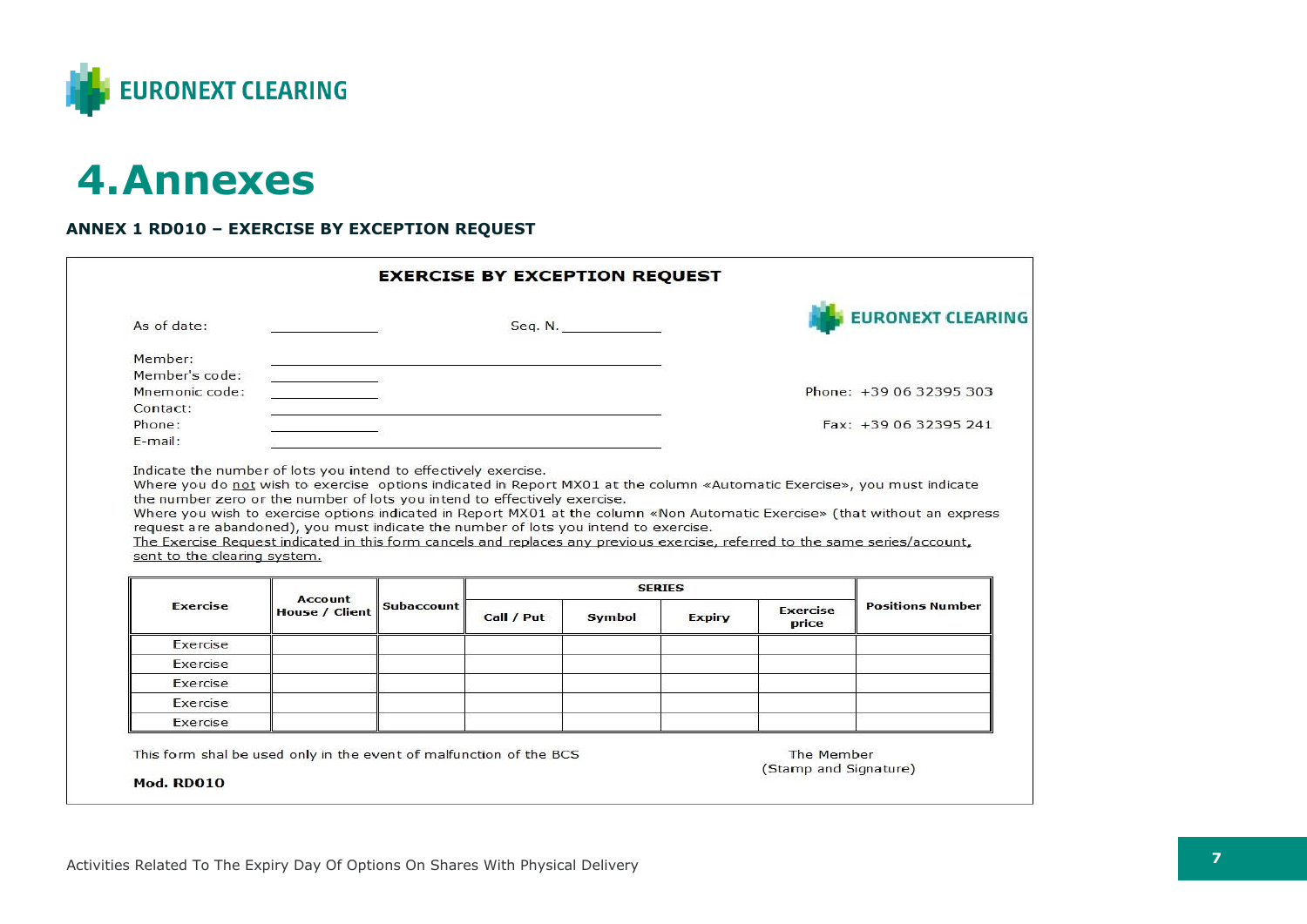

## <span id="page-7-0"></span>**5.Contact Details**

### **Clearing helpdesk (from 7:30 CET)**

- Tel.: +39 0632395-321, 227, 246, 223, 224, 220, 262, 467, 459
- Fax: +39 0632395241
- E-mail: [ccp-operations@euronext.com](mailto:ccp-operations@euronext.com)

### **BCS support (from 7:30 CET)**

- Tel.: +39 02 45411399
- Tel.: 0080026772000
- E-mail: [Client-Support@euronext.com](mailto:Client-Support@euronext.com)

### **ICWS helpdesk**

- Tel.: +39 06 32395210
- E-mail: [ccp-techsupport@euronext.com.](mailto:ccp-techsupport@euronext.com)

#### **For support in updating the names of the personnel delegated to exercise the management powers and the referents entitled to receive the communications from Euronext Clearing**

- Tel.: +39 02 72426-627, 358
- E-mail: [ccp-membership@euronext.com](mailto:ccp-membership@euronext.com)

This document is for information purposes only. The information and materials contained in this document are provided 'as is' and This publication is for information purposes only and is not a recommendation to engage in investment activities. This publication is provided "as is" without representation or warranty of any kind. Whilst all reasonable care has been taken to ensure the accuracy of the content, Euronext does not guarantee its accuracy or completeness. Euronext will not be held liable for any loss or damages of any nature ensuing from using, trusting or acting on information provided. No information set out or referred to in this publication shall form the basis of any contract. The creation of rights and obligations in respect of financial products that are traded on the exchanges operated by Euronext's subsidiaries shall depend solely on the applicable rules of the market operator. All proprietary rights and interest in or connected with this publication shall vest in Euronext. No part of it may be redistributed or reproduced in any form without the prior written permission of Euronext.

Euronext refers to Euronext N.V. and its affiliates. Information regarding trademarks and intellectual property rights of Euronext is located at **euronext.com/terms-use**.

© 2022, Euronext N.V. - All rights reserved.